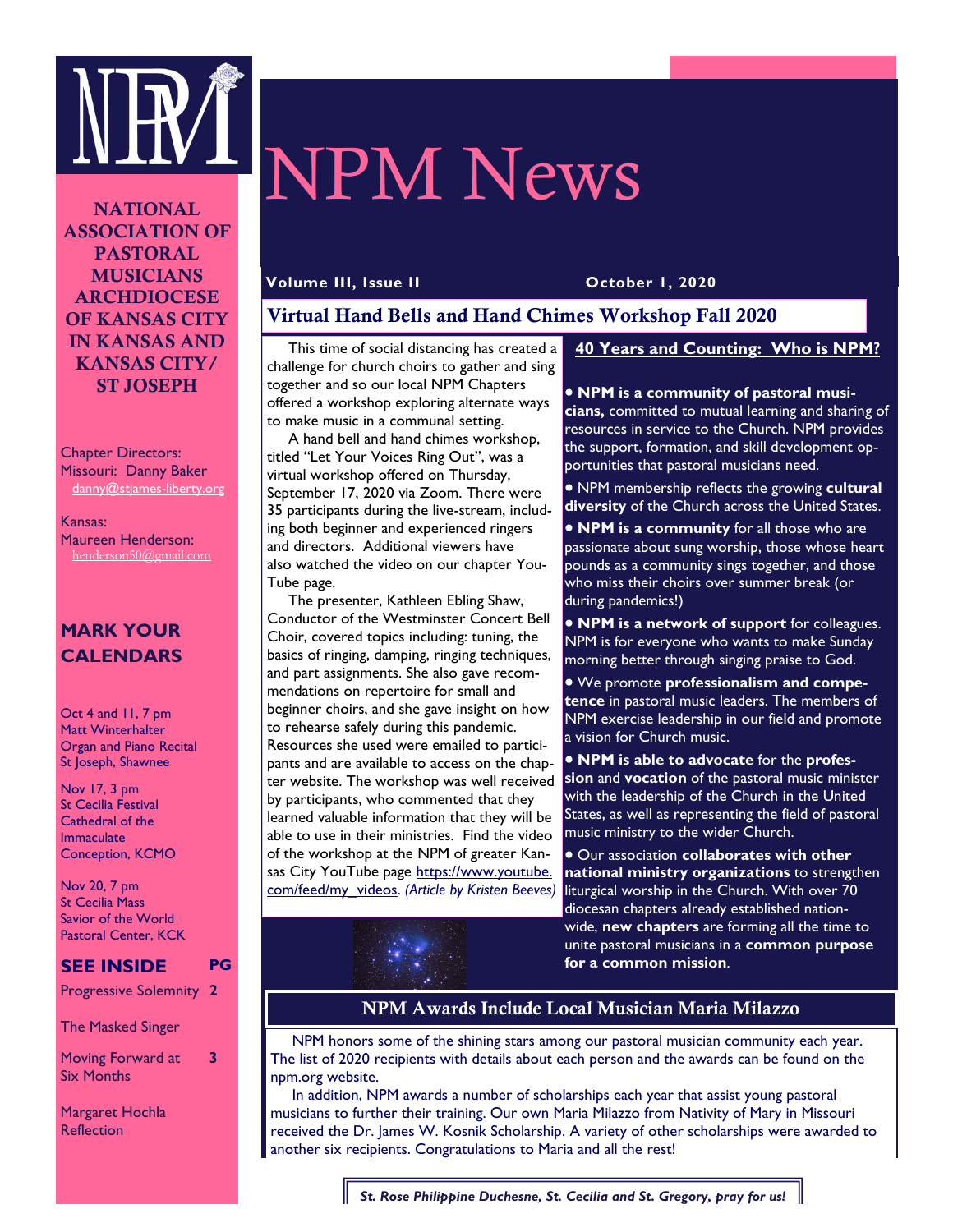# **PROGRESSIVE SOLEMNITY DURING COVID**

 All music is not equal when it comes to the Mass. Sing to the Lord (STTL) calls the order of precedence for singing the Mass the Principle of Progressive Solemnity (Chapter IV:A). COVID has upended our usual celebration of the Mass with the ban on assembly singing and choirs. STTL describes the role of music in the paragraph 110: "Music should be considered a normal and ordinary part of the Church's liturgical life." Paragraph 9 states: "Particularly inspired by sung participation, the body of the Word Incarnate goes forth to spread the Gospel with full force and compassion." Paragraph 11 goes on to say: "Within the gathered assembly, the role of the congregation is especially important. 'The full and active participation by all the people is to be considered before all else, for it is the primary and indispensable source from which the faithful are to derive the true Christian spirit.' (Second Vatican Council, no. 14)"

 Progressive solemnity should be considered as the assembly is allowed to participate more fully. The role of the assembly to participate fully in worship is primary, but also continue considering limiting the total worship time and the spread of possible COVID-carrying droplets and aerosols.

 The definition found in paragraph 111 states: progressive solemnity means that 'between the solemn, fuller form of liturgical celebration, in which everything that demands singing is in fact sung, and the simplest form, in which singing is not used, there can be various degrees according to the greater or lesser place allotted to singing.' (General Instruction of the Liturgy of the Hours/GILH, no. 7)" Progressive solemnity includes not only the nature and style of the music, but how many and which parts of the rite are to be sung. (para 112). More detail can be found in STTL and the General Instruction to the Roman Missal/GIRM but the distilled essence is summarized in the below lists. As your parish returns to singing their prayer, this order of precedence is most liturgically correct to follow. Pastoral judgments may, of course, cause you to choose differently.

#### **Quick Reference Guide**

 Below is a chart of what the USCCB recommends singing as a minimum, plus the order of precedence in which to add music for more festive occasions. This chart, and the page following, summarizes the Bishop's guidance in brief. Essentially one begins by singing Category I music and then add Categories 2 and 3 as the level of solemnity increases. The Church **encourages us to sing Category I at nearly every Mass** and Category 2 and 3 are often sung at most Sunday Masses.

**CATEGORY 1**: A. the Dialogues between celebrant and assembly (The Lord be with you, etc.)

B. Alleluia, mandatory, Gospel Acclamation verse never spoken, omitted if not sung C. Holy Holy, Mystery of Faith, Great Amen *(continued on page 4)*

# **The Masked Singer**

**C** 

**A** 

**N** 

**T** 

**O** 

**R** 

**C** 

**O** 

**R** 

**N** 

**E** 

**R** 

 Lest your assembly sit, wondering if you are "Killing Them Softly With Your Song," (see last issue for more on this topic), it behooves anyone allowed to sing during Catholic liturgy to wear a mask. Research continues to show that wearing a mask limits both droplets and aerosols better than face shields or any sort of barrier. Barriers only prevent droplets from spraying beyond the singer's or speakers mouth, not aerosols, which gradually fill the room, particularly if the air exchange is limited. A University of Colorado study of singers and actors and other research proves masks' effectiveness in limiting the spread of both.

 All masks are not equal when it comes to limiting the distribution of droplets and aerosols when singing or speaking. The surgical type—pleated with a metal piece to bend over the nose so it spreads very firmly over the nose and mouth, provides the best protection. Many people have sewn various versions of masks that fit loosely and without the nose piece. Without these features, droplets and aerosols can escape. Using a ribbon with buttons, a plastic piece with hooks, or attaching two pieces of Velcro to the elastic loops, allows use of the surgical mask that is even firmer fitting and also doesn't pull on the ears of the wearer.

 Barbara Leyden has begun making a "singer's mask" using a pattern developed by Joan Fearnley, another choir director who spent the summer designing one. She created a "duck bill" portion that juts out and is supported with zip ties so singers can articulate and breathe more easily. Minimal materials are needed to make a cheap mask rather than trying to purchase them for \$20.00 or more online—if they are even available. Many school choirs are rehearsing and have bought all the existing supplies. Directions for Fearnley's mask are posted on our NPM website.

 Another device also helps singers—a mask bracket, which is a plastic piece to wear under the surgical mask and hold it away from the mouth. Feedback is that it helps some people very much, including teachers who are talking much of the day. The frame doesn't fit every jaw so it can be too uncomfortable for some. A big run on these also might mean waiting for your purchase to arrive.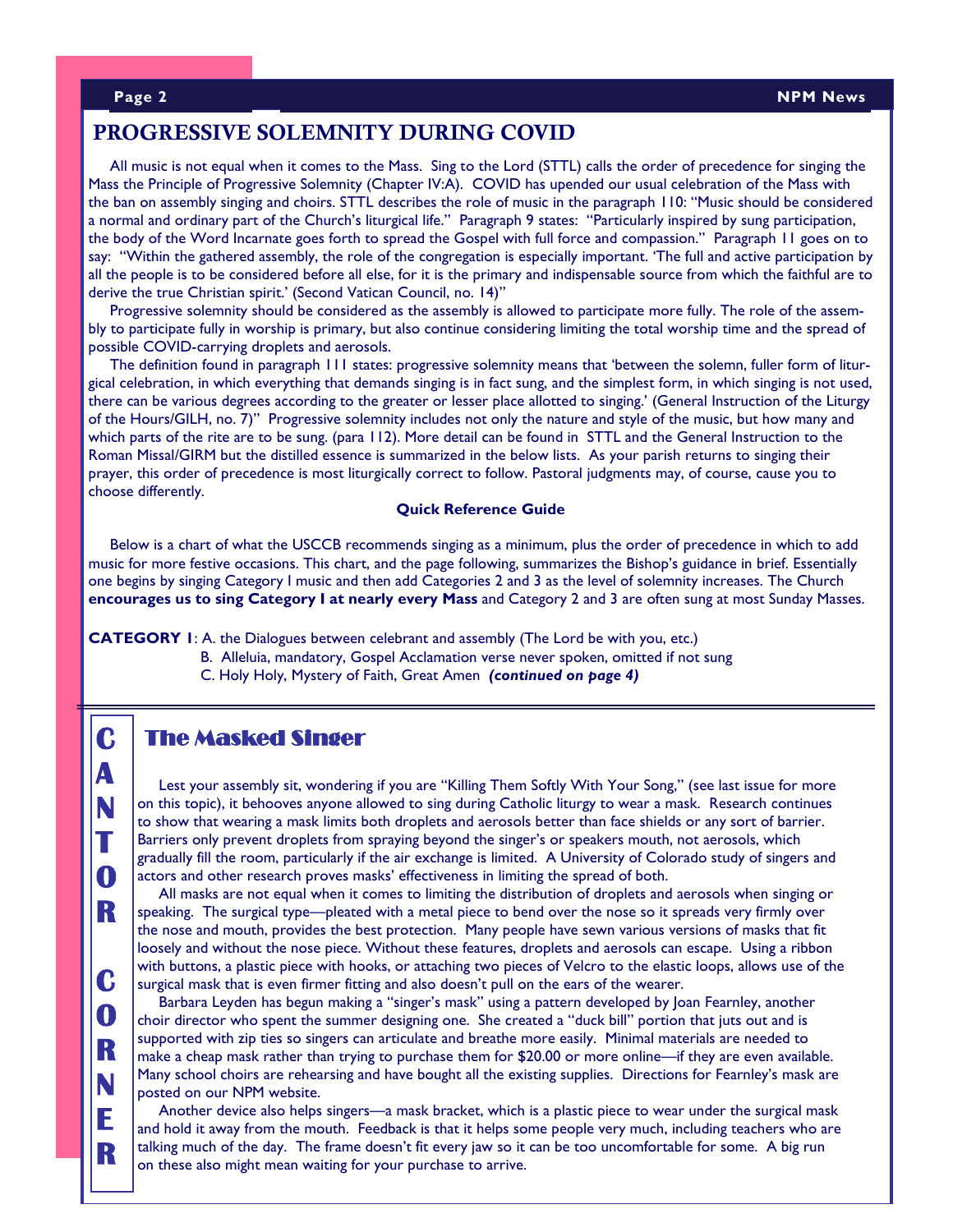# **Moving Forward At Six Months**

 Last week marked the six-month point of COVID restrictions in our area. Where are you, your parish musicians and your parish at this point? Feelings of anxiety and depression with the unhealthy behaviors that often arise from these emotions are widespread. Rather than succumb to these, we are called to shine Christ's light to others every day and in every way we can.

 Dr. Kevin Vogt at St Michael the Archangel parish in Leawood is using a process called Appreciative Inquiry (AI) with his liturgical commission. The process focuses on beginning any evaluation with positive principles and can be used for any issue. The promoters base this on the well-researched psychological and educational Pygmalion principle. High expectations improve results, even without changing any methods. Psychologists have learned that people need a positive psychology or outlook in order to function well. As Dr Vogt told his committee, "times of crisis can reveal what is most important to us, inviting us to embrace our best values, and to make changes. The way of Christ is the way of change, the path of conversion. Worship of the Father, through Son, and in the Holy Spirit requires us to always be changing."

One website defines the process as the "4-D Cycle." (www.AppreciateEngagement.com). Whether it is just you working alone, or a group or staff planning together, begin with "Discover"—ie., state the best of what is in your current situation. Fr Scott Wallisch, St. Joseph, Shawnee, pastor, in the bulletin marking the six-month point of COVID, asked his parishioners to reflect, "what has God taught you about yourself and your relationship to Him?....God is forming and teaching us right now, in every circumstance." Dr Vogt asked this question, "What connections to the parish Church have you experienced [during this time]?" Combining AI with these questions means looking for all the good first, rather than what has been lost.

 The next step in the 4-D Cycle is to "Dream"—to imagine what could be, followed by "Design"—plan what will be—and "Destiny"—create what will be. Dreaming and designing would include what can be done right now, while COVID still restricts singing, choirs and wind instruments, and for the future, when we are past this unprecedented and temporary time. When Dreaming or Designing it is important to concentrate on what is actually in your sphere of influence. We might all dream that we create an effective vaccine by tomorrow, but we cannot accomplish that feat. However, we can dream that our choristers all return to our choir; or dream that they maintain vocal technique or even improve some aspect of singing or music reading as long as we then design a plan to accomplish that goal. We can dream that members of a small faith group we assist in creating increase in faith, hope and love. *(see below inset box to continue)*

# *A Reflection by Margaret Hochla*

 When looking over the calendar the other day wondering which saint or celebration would beckon to me for reflection, I was surprised to be feeling sad, really sad. Only a moment before I had been rejoicing over the cooler weather, anticipating the brilliant colors of fall foliage, and busily planning my participation in the many smells and traditions of my favorite season: Autumn.

 It's not too soon in September to start thinking about what you'll "be" for Hallowe'en, or how many dozen kolache or what pies to bake for Thanksgiving, or whether this year is the year to finally make the best fig cookies ever for the traditional Sicilian cookie tray at Christmas.

 I was sad because I was mourning. I was mourning for something that hadn't even been lost yet. Is it possible that I was thinking that those days and times wouldn't even come? I know

those days will come. Now I know, however, that I really, really want them to come in a certain way. Will I recognize them? Will I be able to celebrate if they don't come with "all the trimmings"? I can't imagine I am alone in this feeling and I've probably come late to it. Most of you have already been here. For those of you familiar with meditation, you're probably thinking: *It's time for her to come into the present*.

 **Name five things in the room and breathe.** Realize that in this moment, you're okay. Feel where you are, the coolness of the room, the softness of a blanket, whatever is *actually* happening. Take time with your feelings and **let go of what you can't control.** Focus on what you can control, like washing your hands, wearing a mask, keeping your distance, "stocking up" on compassion and finding meaning. We are restless until we can find meaning. Tell the truth about what you feel, then go and find the meaning. This is something you don't have to put "on hold".

*(Moving Forward continued)* In order to lift up your fellow pastoral musicians, **please share on one of our NPM Facebook pages**, or email to the newsletter editor (email on the page 4 sidebar): (1) some of the positives you have experienced these past six months and in your current situation.; (2) share some of the initiatives you and your fellow parish staff members or musicians are finding effective or are planning. Meanwhile, some activities that have worked well are listed below.

 Virtual choir performances have frequently been recorded by individual singers and assembled by software in these first months. They require lots of equipment and time to assemble but have served a purpose in keeping choristers singing and providing some sense of the group remaining alive when resources and expertise allow.

 As we move forward and groups are rehearsing masked and distanced, some choir directors are planning on live-streamed performances or recording their choir to post on YouTube. Danny Baker at St James in Liberty live-streamed and posted a series of lunchtime musical recitals in the church this summer. The musicians were either soloists or a distanced small ensemble while the audience wore masks in spaced seating. Village Presbyterian is live-streaming Thursday lunchtime concerts as well as music lesson presentations on Mondays.

 Raffele Cipriano at Good Shepherd, Shawnee, has used Zoom frequently to connect with the parish choir and continue to rehearse music. Michael Carney at MusicMinistry101.com has run a series of free lessons on singing technique and reading music. Using your NPM membership to play the videos on the national website either via a Zoom meeting or in person is a way to continue personal growth among your music ministers while not singing.

 Attending daily Mass without serving in a ministerial capacity bears much fruit. One reason Dr. Barbara Leyden left teaching was so that she could attend Mass nearly every morning. Daily Mass became core to her prayer life. The schedule ensures that she prays every day; the Scripture always speaks to her in some phrase or thought; the gift of Jesus in the Eucharist continues to strengthen her and the presence of other believers builds her faith and inspires. The lack of the usual number of rehearsals or working at

*(continued on page 4)*